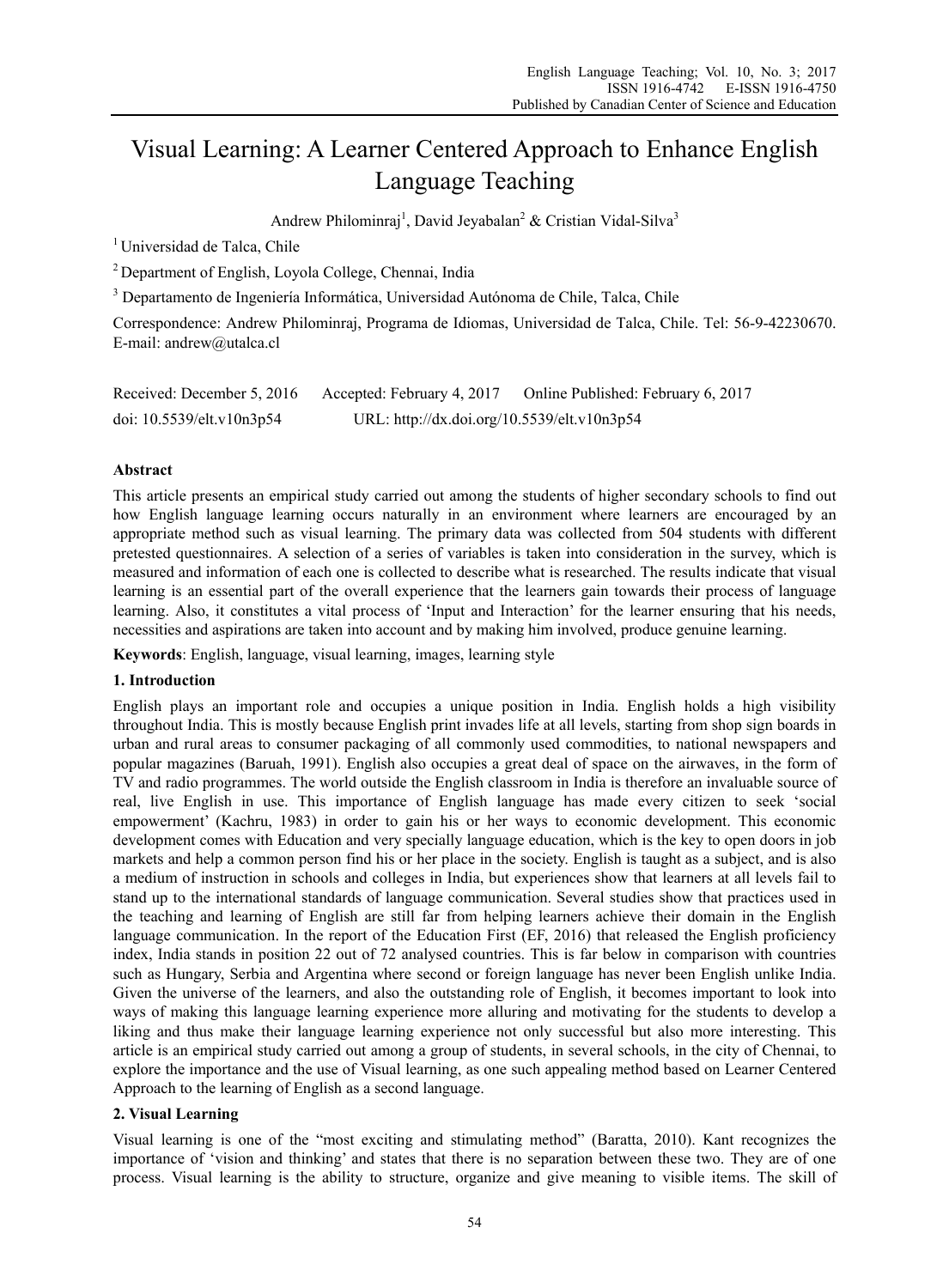reading the written language is an example of a highly specialized visual skill. "Many media and many styles of visual presentation are useful to the language learners. That is to say, all audio-visual materials have positive contributions to language learning as long as they are used at right time, in the right place" (Wright, 1976; Cakir, 2006). In language learning and teaching process, learner uses his eyes as well as his ears; but his eyes are basic in learning. (Rivers, 1981; Cakir, 2006) claim that "it clearly contributes to the understanding of another culture by providing vicarious contact with speakers of the language, through both audio and visual means".

Visual learning is a teaching and learning style in which ideas, concepts, data and other information are associated with images and techniques. "Visual learning is the major transmitter of our cultural heritage second only to the spoken word" (Sless, 1981). Visual learning refers to the process through which learners gain knowledge and understanding explicitly through, visual tools that include, printed words, paintings, drawings, sculpture, photography, cartography, diagrams, video, television, graphs, charts, images, films, newspapers, signs, slides etc. These tools help in delivering educational content more effectively. They greatly benefit and enhance the learning process as interactive effects and are used to reinforce the material being studied. Visual learning is a great way of learning, as it aids to increase a learner's interest in a certain subject, makes the learning process more enjoyable and sustains the learners' interest for longer periods.

Doff (1988) summarizes the following on Visual learning very eloquently saying:

Visual aids include pictures, objects, and things for the learners to look and talk about. Visual aids are important because showing visuals focuses attention on meaning and helps to make the language in the class more real and alive; having something to look at keeps the learner's attention, and makes the class more interesting. Visuals can be used at any stage of the lesson, to help in presenting new language or introducing a topic, as part of language practice, and when reviewing language that has been presented earlier; good visual aids can be used repeatedly and shared by different teachers.

Learning for visual learners takes place all at once, with large chunks of information grasped in intuitive leaps, rather than in the gradual accumulation of isolated facts, small steps or habit patterns gained through practice. Schramm (1977) is of the idea that "learners can effectively learn from the media, from any medium, and at times much better than the classroom teaching itself". Visual learning attracts almost the entire concentration of the individual since it makes learning process more interesting and gives the learner a new experience and finally results in an effective communication of the language. Message in visual learning is treated as a separate entity. Having the message as the key in visual learning means, a relationship that is constructed between the subject and the object. This means that it is author-message relationship and as well the audience-message relationship.

The power of media has strongly influenced education. The general findings are that "the educators are woefully ignorant of their learners" (Golding, 1974; Schlesinger, 1978). This is due to structural and traditional set up and the result is a great wall between the content and the needs of the learners. Education, according to David Sless (1981) becomes uninteresting when the learners are denied with their rights of questioning and interaction. Creating an impact is the ultimate aim of Visual learning and if this could find its way in the educational programme then there could be a new way for a successful teaching and learning method.

### **3. Developments of Visual Learning**

The Bauhaus Basic Design Course was a source of inspiration that has played an important role in the stylistic development of visual practices in the twentieth century. It provides a coherent pedagogical programme based on what looks like a scientific basis, and most importantly, it is used as the basic introductory course in most of the colleges of art, in the field of visual communication and learning. This Course can be seen as an important contribution to great many practices in contemporary visual communication. The legitimation of this Course and its pedagogic implication were sustained by two theories such as; Gestalt Theory from Psychology and Relativity Theory of Physics. The relevance of the results had made Kepes, a generation earlier, to declare the universality of Visual learning. He is of the conviction that visual language disseminates knowledge than any other vehicle of communication. By means of visual communication, learners are capable of expressing and relaying their experience in object form. "Visual communication is universal and international: it knows no limits of tongue, vocabulary, or grammar, and it can be perceived by the illiterate as well as the literate. Visual language can convey facts and ideas in a wider and deeper range than almost any other means of communication" (Kepes, 1995).

The acquisition of language involves far more than just the rules of naming, and the recognition of objects in pictures. Pictures are not normally the sort of objects in which one would care to exercise his or her intelligence. Any tool used for communication plays a particularly important role because they shape the nature of the learners' individuality. This individuality of learners is an essential element to be considered in language learning.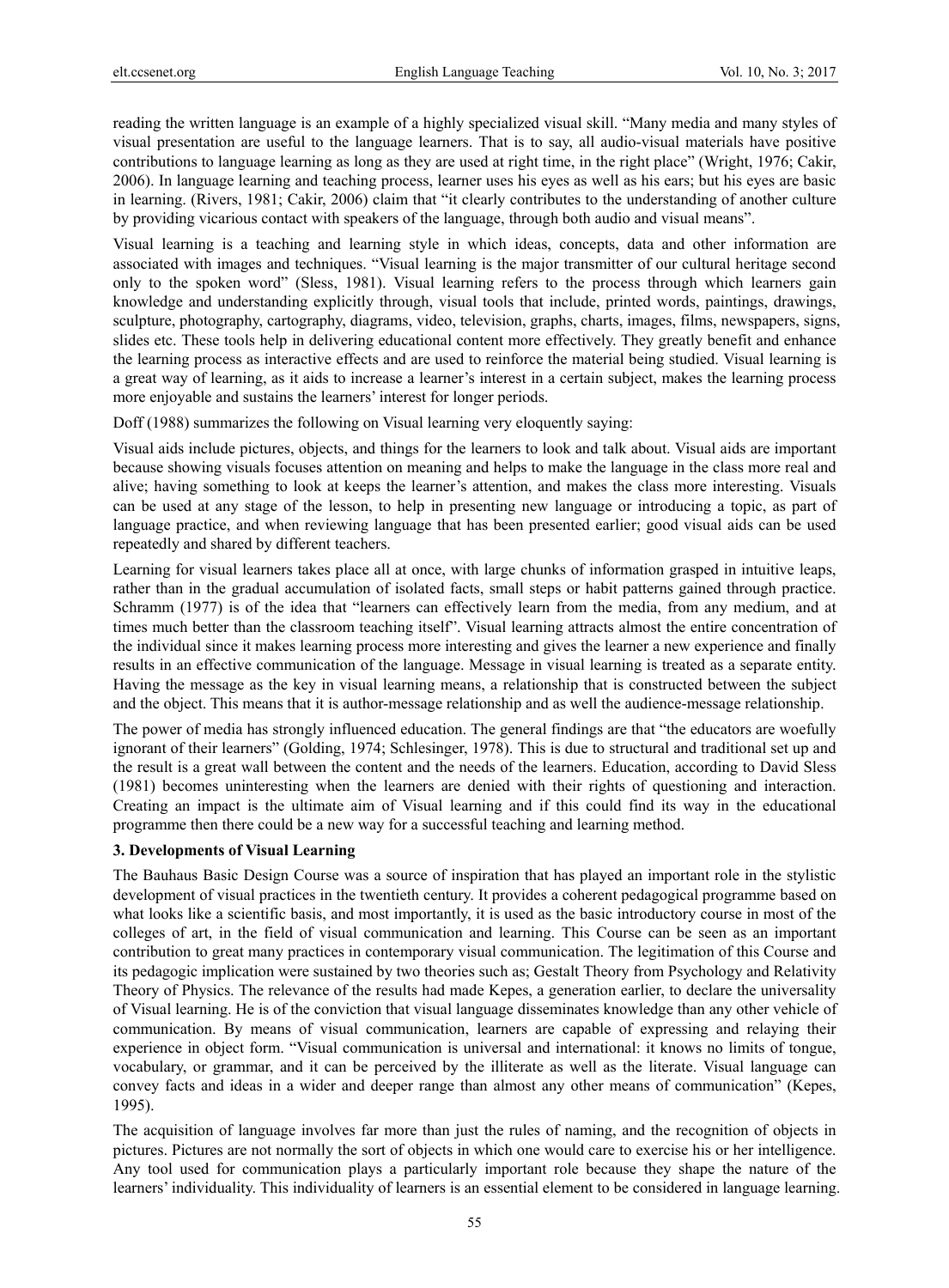When learners are introduced into the world of images, spontaneous creativity towards the goal is achieved. "Words are associated with thinking but pictures are associated with seeing; one is an intellectual activity, the other purely sensory and therefore simply a matter of picking up the information which is there" (Sless, 1981).

Sless in his explanation of visual learning using the tool of picture comments that there is no equivalent for picturing in language education. Pictureable material is generally easier to learn and remember than less pictureable material. Specifically, pictures are generally more concrete and memorable than words. High imagery words in particular are more memorable than abstract, low-imagery words. The generalisation for linguistic material extends to phrases, sentences and paragraphs. "At all levels, memorability is directly related to the pictureabilty or image-arousing value of the materials" (Paivio, 1971). Sadoski and Paivio (2013) found that "the imagery value of conceptual categories as well as instructions to use visual imagery during learning facilitated the acquisition of concepts". The knowledge about learners' expectations is an essential part of learners' understanding of the audience - message relation. It is so because extending and developing the use of pictorial material in education does not mean exposing learners to more of it, but help change learners' expectations so that they are prepared to take the best advantage of what is offered in the environment. "Through much exposure to pictures, learners not only become 'literate' in reading pictures but in the process their ways of thinking be modified" (Fleming, 1979).

There are several techniques to teach English through pictures. One such technique, that revealed by research the value of imagery, is mnemonic technique, in which learners are instructed to use imagery in order to remember items. "Experimental studies have established that such techniques are highly effective" (Paivio, 1971) and many experiments have provided information on the precise role of visual memory processes in the effects. These mnemonic techniques and the processes involved in visual learning are particularly relevant here because they draw on the learners' long-term visual memory and thus sustain knowledge. Picture contributes to interest and motivation; it creates a sense of the context of the language, and also acts as a specific reference point or an impetus. Verbal language is only a part through which meaning is taken from context but what is seen plays an enormous part in affecting the learner by providing information. One predicts, deduces, and infers not only from what one hears and reads but from what one sees around and also from remembering those that had been seen. "Picture as a tool of visual learning is not just as an aspect of method but through their representation of places, object and people constitute an essential part of the overall experience in learning to which learners are expected to be exposed" (Wright, 1989).

Visual learning introduces an array of spectacle for the learners to their process of learning. Visual aids are a trap for learners' gaze, representations of knowledge and the "lessons learnt from visual culture affirm the central place of subjectivities" (Doy, 2005) and the means to greatly benefit and enhance learning. In teaching and learning, visual learning is an ongoing process with two foci, "the author-message and the audience-message, where each functions within a framework of assumptions and expectations" (Sless, 1981). "They represent two worlds in which the only unconditional similarities are the physical form of the message and the humanity of the learners" (Sless, 1981). Different concepts of learning spring from different epistemological frameworks but the idea that remains beneath is the nature of knowledge. This makes sure that every learner has an equal opportunity to use his or her individual talents to the fullest degree to achieve language learning. Thus, Visual learning is more effective, communicative and interesting to the teaching and learning of English language.

#### **4. Methodology and Analysis of Data**

As a corollary to the theoretical understanding of the present topic, an empirical study by way of data collection, analysis and interpretation has been carried out in order to substantiate the proposal and the province of the present study. The primary data was collected from 504 students with different pretested questionnaires. The survey was conducted in ten higher secondary schools in the city of Chennai. A selection of a series of variables is taken into consideration in the survey, which is measured, and information on each one is collected to describe what is researched (Hernandez et al., 2003). The survey questions for students contained topics concerning their exposure to environment and visual and audiovisual tools. All the questions were of closed-ended model, allowing learners to choose one of the alternatives. The statistical analysis and the results of every question to the learners are presented through individual tables and for the purpose of the diagrammatical representation a few questions are clubbed wherever it is necessary and represented through charts. The analysis and the results of the data of the survey are also followed with their interpretations.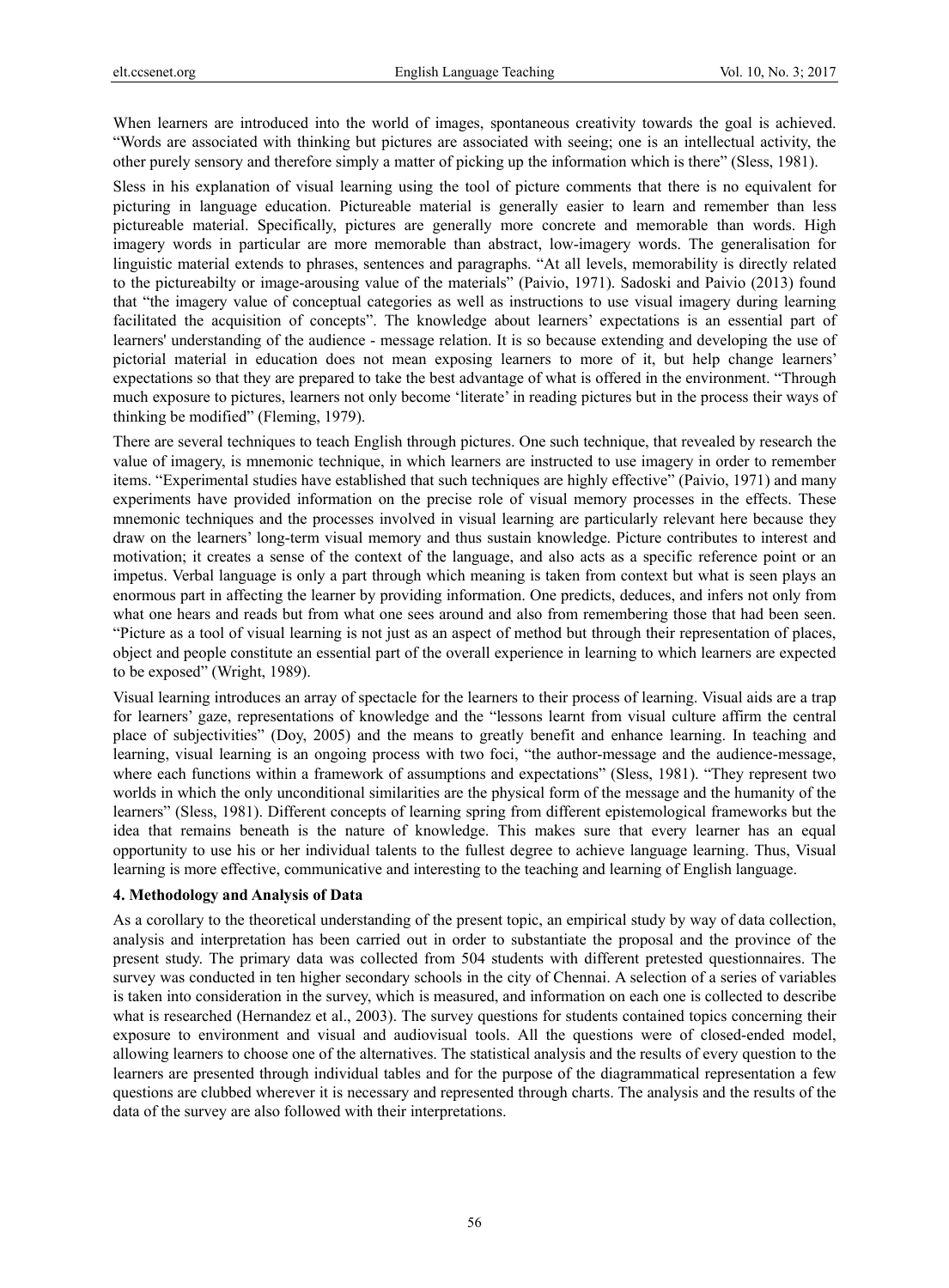| Sl.No          | Opinion    | Frequency | Percent | Valid Percent | <b>Cumulative Percent</b> |
|----------------|------------|-----------|---------|---------------|---------------------------|
|                | Always     | 284       | 56.3    | 56.3          | 56.3                      |
| 2              | Often      | 150       | 29.8    | 29.8          | 86.1                      |
| 3              | Rare       | 55        | 10.9    | 10.9          | 97.0                      |
| $\overline{4}$ | Never      | 6         | 1.2     | 1.2           | 98.2                      |
| 5              | No opinión | 9         | 1.8     | 1.8           | 100.0                     |
|                | Total      | 504       | 100.0   | 100.0         |                           |

Table 1. Sample learners on listening to English songs

Source: Computed from field survey.

56.3 percent of the sample learners, as shown in table 1, have opined that they have listened to English songs as always, followed by 29.8 percent as often and 10.9 percent as rare. Among the sample learners' the majority of them listening to English songs is a clear indication of the learners using visual tools to the learning of English language.

Table 2. Sample learners on watching English movies

| Sl.No          | Opinion    | Frequency | Percent | Valid Percent | Cumulative Percent |
|----------------|------------|-----------|---------|---------------|--------------------|
|                | Always     | 271       | 53.8    | 53.8          | 53.8               |
| 2              | Often      | 143       | 28.4    | 28.4          | 82.2               |
| 3              | Rare       | 60        | 11.9    | 11.9          | 94.1               |
| $\overline{4}$ | Never      | 21        | 4.2     | 4.2           | 98.3               |
| 5              | No opinion | 9         | 1.7     | 1.7           | 100.0              |
|                | Total      | 504       | 100.0   | 100.0         |                    |

Source: Computed from field survey.

Table 2 reveals that 53.8 percent have opined as always, followed by 28.4 percent as often and 11.9 percent as rare on their response to the question on watching English movies for learning English. A total of 82.2 percent of the sample learners' watching English movies is a positive confirmation of the learners' interest in using visual tools to improve their knowledge of English language.

| Table 3. Sample learners on watching English news channels |  |  |  |  |  |
|------------------------------------------------------------|--|--|--|--|--|
|------------------------------------------------------------|--|--|--|--|--|

| Sl.No | Opinion    | Frequency    | Percent | Valid Percent | Cumulative Percent |
|-------|------------|--------------|---------|---------------|--------------------|
|       | Always     | 224          | 44.4    | 44.4          | 44.4               |
| 2     | Often      | 156          | 31.0    | 31.0          | 75.4               |
|       | Rare       | 92           | 18.3    | 18.3          | 93.7               |
| 4     | Never      | 25           | 5.0     | 5.0           | 98.6               |
|       | No opinion | $\mathbf{7}$ | 1.4     | 1.4           | 100.0              |
|       | Total      | 504          | 100.0   | 100.0         |                    |

Source: Computed from field survey.

Table 3 depicts that a 44.4 percent of sample learners have opined as always, 31 percent opined as often and 18.3 percent as rare, in watching English news channels. A total of 75.4 percent of the sample learners listening to English news channels is a clear sign of learners' preference for visual tools to improve their knowledge of English.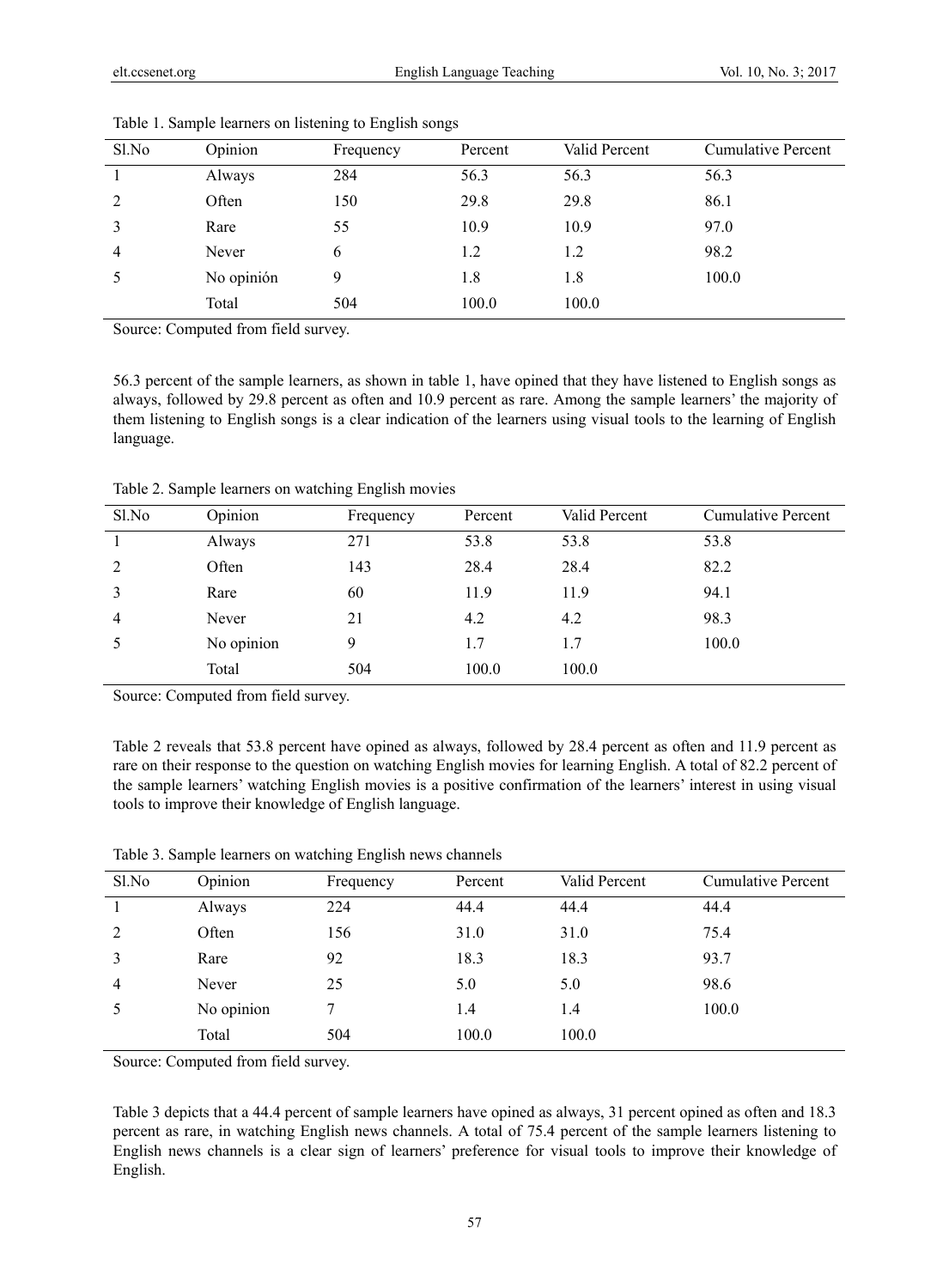

Chart 1. Sample learners on using visual aids to learn English

Source: Based on Table 1, 2, 3.

|       |         | __        |         |               |                           |
|-------|---------|-----------|---------|---------------|---------------------------|
| Sl.No | Opinion | Frequency | Percent | Valid Percent | <b>Cumulative Percent</b> |
|       | Always  | 227       | 45.0    | 45.0          | 45.0                      |
|       | Often   | 172       | 34.1    | 34.1          | 79.1                      |

3 Rare 85 16.9 16.9 96.0 4 Never 15 3.0 3.0 99.0 5 No opinion 5 1.0 1.0 100.0

Table 4. Sample learners on reading English newspapers and magazines

Total 504 100.0 100.0

Source: Computed from field survey.

Table 4 shows that 45 percent have opined as always, 34.1 percent opined as often, 16.9 percent said as rare and 3 percent have said never in reading English newspapers and magazines in the study area. The reading habit as expressed by 79.1 percent of the sample learners' is very much encouraging due to the option exhibited by them not only to read newspapers and magazines but also to read them in English. It is a clear sign of learners' inclination to opt for visual tools in the learning of the English language.

Table 5. Sample learners on reading English aloud

| Opinion    | Frequency | Percent | Valid Percent | Cumulative Percent |
|------------|-----------|---------|---------------|--------------------|
| Always     | 170       | 33.7    | 33.7          | 33.7               |
| Often      | 174       | 34.5    | 34.5          | 68.3               |
| Rare       | 102       | 20.2    | 20.2          | 88.5               |
| Never      | 48        | 9.5     | 9.5           | 98.0               |
| No opinión | 10        | 2.0     | 2.0           | 100.0              |
| Total      | 504       | 100.0   | 100.0         |                    |
|            |           |         |               |                    |

Source: Computed from field survey.

Table 5 projects that 33.7 percent have opined as always, 34.5 percent opined as often, 20.2 percent said rare and 9.2 percent have said never for reading aloud in English. From this, it is evident that 69.3 percent (always and often) of sample learners use visual aids and signboards either in class or in the learning environment that serve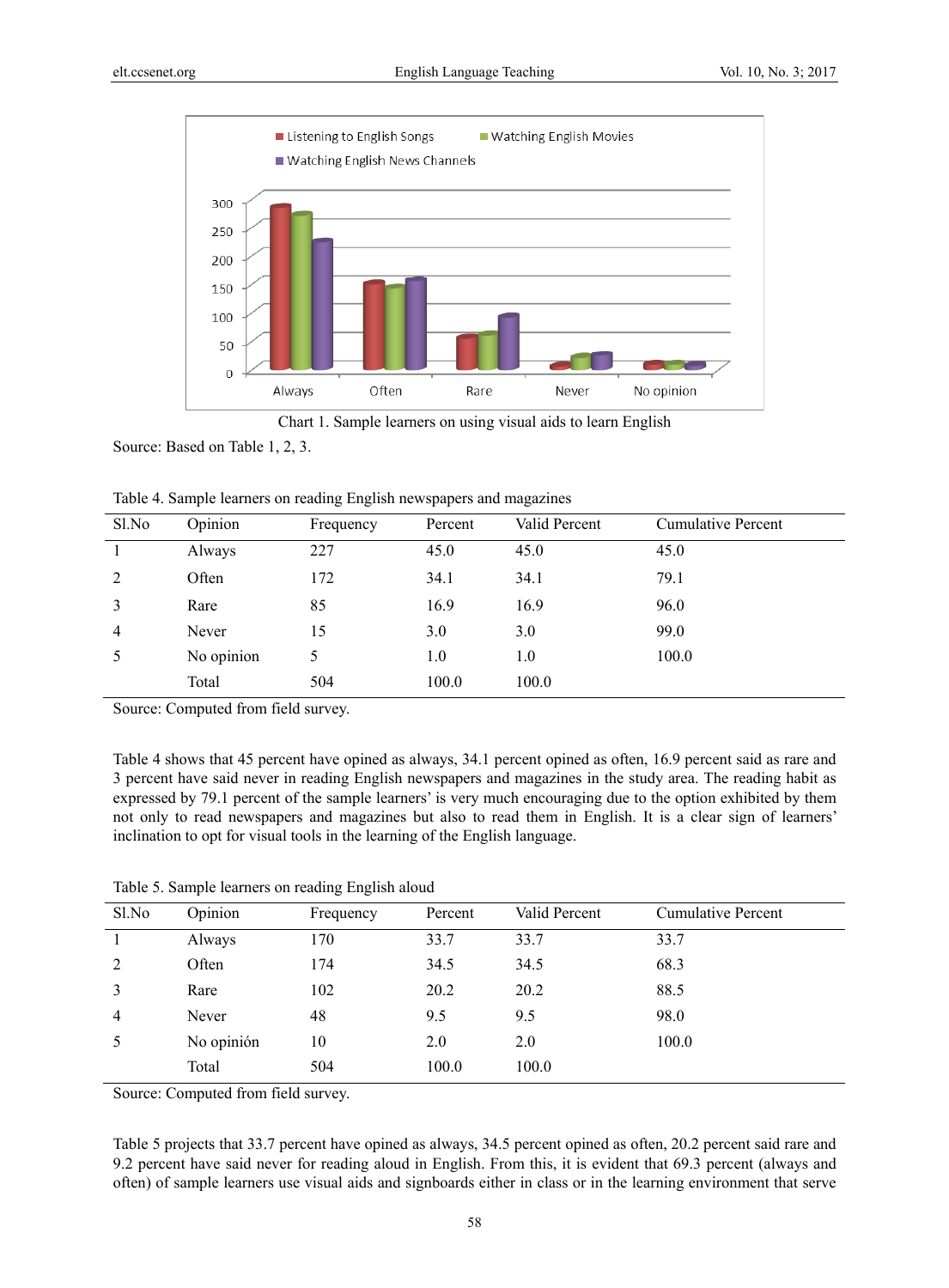| Table 6. Sample learners on learning English by watching TV |            |           |         |               |                    |  |  |
|-------------------------------------------------------------|------------|-----------|---------|---------------|--------------------|--|--|
| Sl.No                                                       | Opinion    | Frequency | Percent | Valid Percent | Cumulative Percent |  |  |
|                                                             | Always     | 197       | 39.1    | 39.1          | 39.1               |  |  |
| 2                                                           | Often      | 178       | 35.3    | 35.3          | 74.4               |  |  |
| 3                                                           | Rare       | 84        | 16.7    | 16.7          | 91.1               |  |  |
| $\overline{4}$                                              | Never      | 35        | 6.9     | 6.9           | 98.0               |  |  |
| 5                                                           | No opinion | 10        | 2.0     | 2.0           | 100.0              |  |  |
|                                                             | Total      | 504       | 100.0   | 100.0         |                    |  |  |

as "comprehensible input" to read English aloud that accentuates the learning of English language.

Source: Computed from field survey.

To the question on learning English by watching T.V, 39.1 percent of the sample learners have expressed as always, while 35.3 percent as often followed by 16.7 percent as rare and 6.9 percent have said never.74.4 percent (always and often) of respondents have opined in the positive in watching TV programmes to learn English. Visual tools used for learning confirm that Visual learning is one optimal method preferred by learners to strengthen their language competence.

| Sl.No          | Opinion    | Frequency | Percent | Valid Percent | <b>Cumulative Percent</b> |
|----------------|------------|-----------|---------|---------------|---------------------------|
| $\mathbf{1}$   | Always     | 307       | 60.9    | 60.9          | 60.9                      |
| 2              | Often      | 134       | 26.6    | 26.6          | 87.5                      |
| 3              | Rare       | 47        | 9.3     | 9.3           | 96.8                      |
| $\overline{4}$ | Never      | 13        | 2.6     | 2.6           | 99.4                      |
| 5              | No opinión | 3         | .6      | .6            | 100.0                     |
|                | Total      | 504       | 100.0   | 100.0         |                           |

Table 7. Sample learners on reading transit advertisement in English

Source: Computed from field survey.

Reading flex/posters/ads written in English in public places is opined as always by 60.9 percent, as often by 26.6 percent, as rare by 9.3 percent and never by 2.6 percent of the sample learners. The majority (87.5 percent combining always and often) of the sample learners are able to read the flex/posters/ads written in English is an indicator of their English language proficiency. This data, at the same time also confirms the continuous interest to strengthen their language through means of visual aids presented in the environment as observed from the previous tables.

Table 8. Sample learners on reading advertisements shown on TV

| Sl.No | Opinion    | Frequency | Percent | Valid Percent | <b>Cumulative Percent</b> |
|-------|------------|-----------|---------|---------------|---------------------------|
|       | Always     | 302       | 59.9    | 59.9          | 59.9                      |
| 2     | Often      | 150       | 29.8    | 29.8          | 89.7                      |
| 3     | Rare       | 41        | 8.1     | 8.1           | 97.8                      |
| 4     | Never      | 8         | 1.6     | 1.6           | 99.4                      |
|       | No opinión | 3         | .6      | .6            | 100.0                     |
|       | Total      | 504       | 100.0   | 100.0         |                           |

Source: Computed from field survey.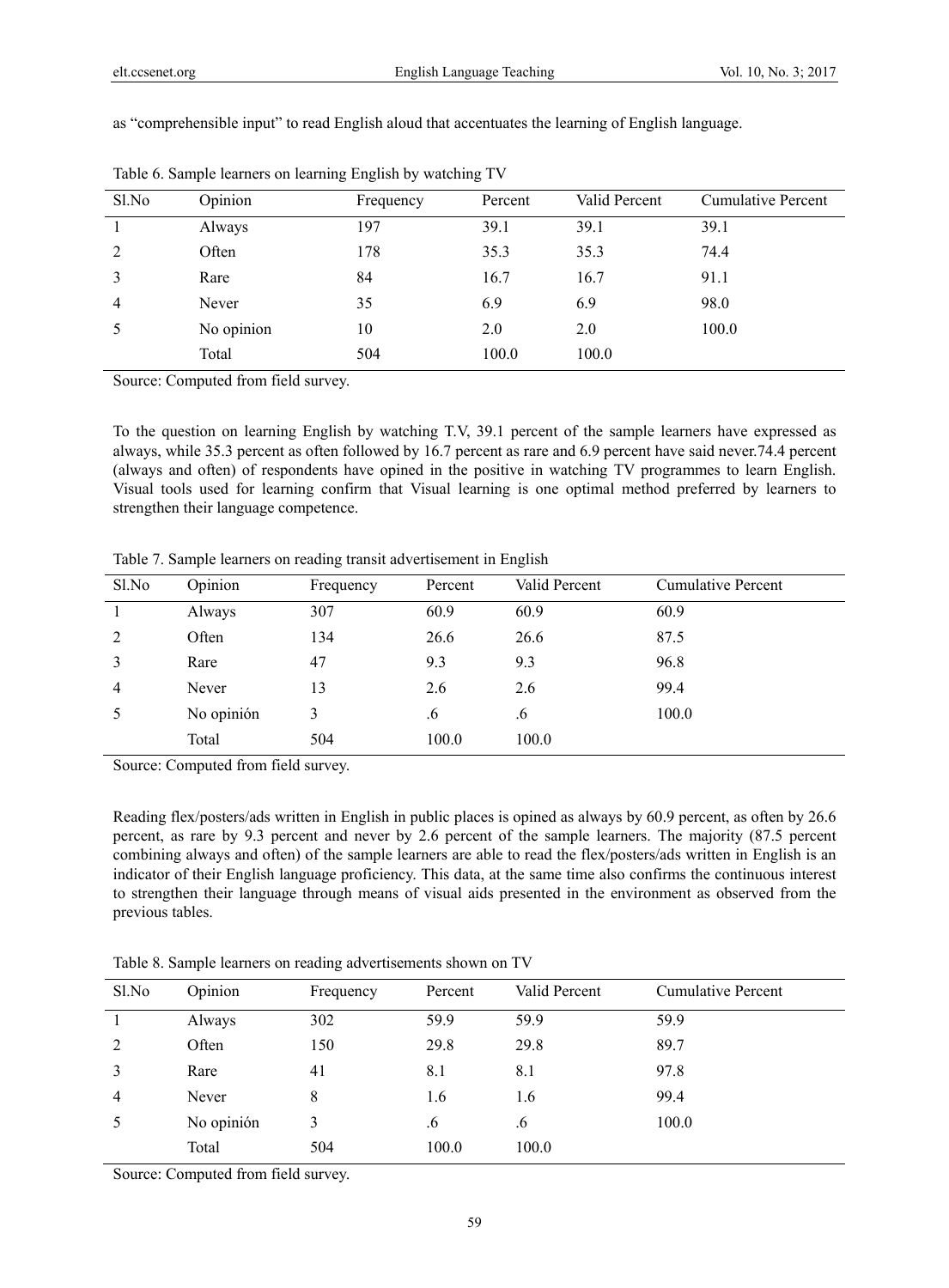Table 8 exhibits that 59.9 percent have opined as always, 29.8 percent opined as often, 8.1 percent have said as rare and 1.6 percent have said never for reading advertisements or captions shown on TV in English. Here again the majority (89.7 percent combining the responses of always and often) of the sample learners confirm their preference in using visual aids like TV for learning English language.



Chart 2. Learners' preference for using visual aids

| Sl.No          | Opinion                | Frequency | Percent | Valid Percent | Cumulative Percent |
|----------------|------------------------|-----------|---------|---------------|--------------------|
| -1             | Flash card             | 92        | 18.3    | 18.3          | 18.3               |
| 2              | T.V/Video              | 61        | 12.1    | 12.1          | 30.4               |
| 3              | Films /Slides          | 35        | 6.9     | 6.9           | 37.3               |
| $\overline{4}$ | Newspapers/magazines   | 46        | 9.1     | 9.1           | 46.4               |
| 5              | Lab experiment         | 52        | 10.3    | 10.3          | 56.7               |
| 6              | Signboards             | 29        | 5.8     | 5.8           | 62.5               |
| 7              | Charts                 | 42        | 8.3     | 8.3           | 70.8               |
| 8              | <b>ICT-Smart</b> board | 87        | 17.3    | 17.3          | 88.1               |
| 9              | Diagrams               | 36        | 7.1     | 7.1           | 95.2               |
| 10             | Flow charts            | 24        | 4.8     | 4.8           | 100.0              |
|                | Total                  | 504       | 100.0   | 100.0         |                    |

Table 9. Sample learners on visual learning practices of their English lessons

Source: Computed from field survey.

Table 9 gives the opinion of sample learners' on visual learning i.e., flash card, TV/video, films/slides, newspapers/magazines, lab experiment, signboards, charts, ICT-smart board, diagrams and flow charts. Use of objects, pictures, visual tools attaches more importance to learners' language learning as it results in giving a large amount of language input. The preference of sample learners to flash card (18.3 percent) and ICT-Smart board (17.3 percent) indicates the importance of vision in language learning. These visual tools help to capture the attention and sustain the learners' interest for longer periods.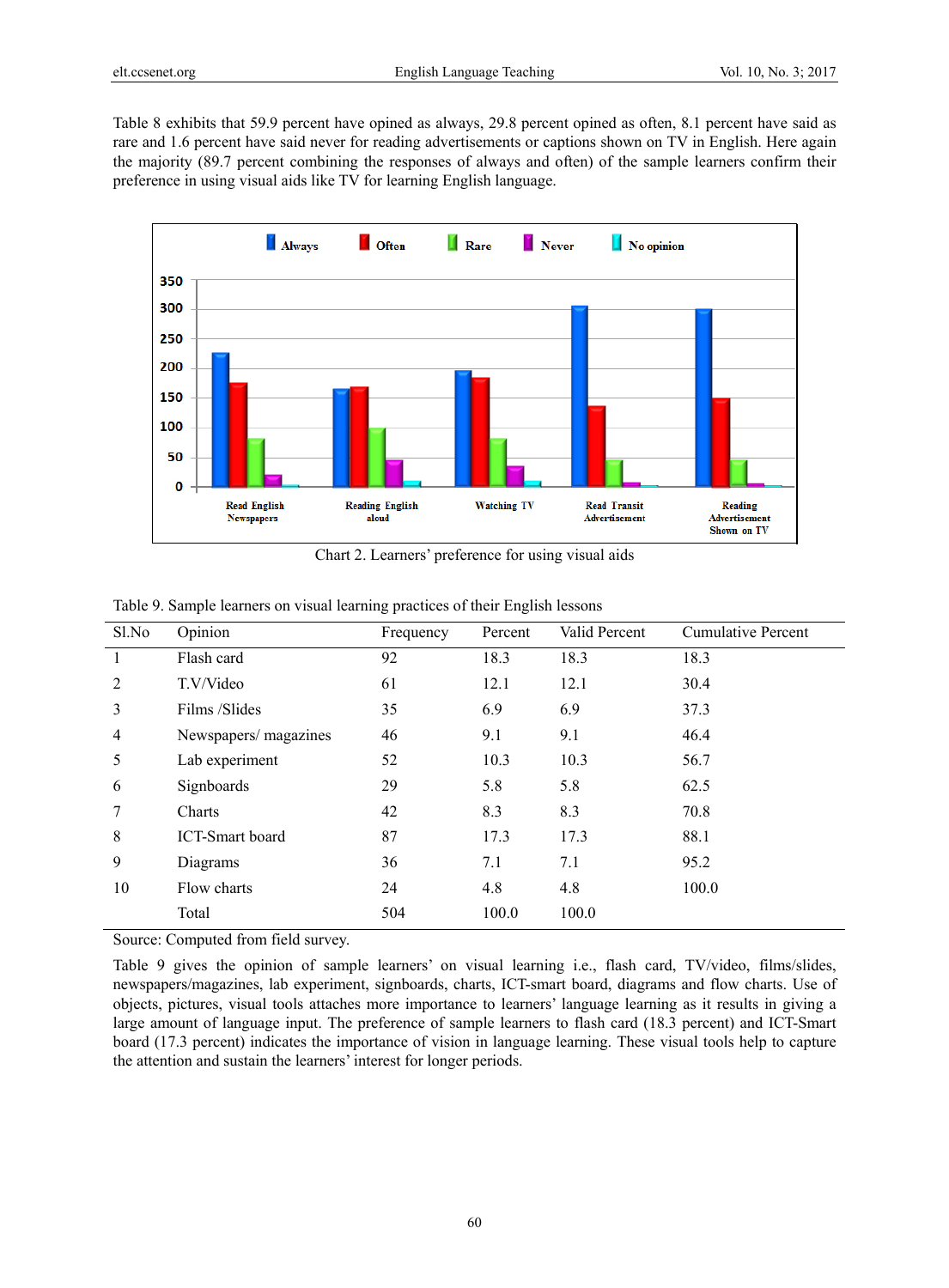



Source: Based on Table 9.

#### **5. Conclusion**

The empirical study on exploring the importance and the use of visual learning amidst students in the city of Chennai clearly indicates that teaching here is no longer the "taking up of the predetermined problem in a ritually defined setting" (Illich, 1970). Results from learners' survey throw light on the fact that learning situation has to be creative and exploratory. Learners' interest has been on sharing knowledge through skill exchanges, with the teacher, and the environment. Learning is not divorced from living; the outside world is not made to disappear from the classroom. Learners are open to access the available resources and also make themselves to be introduced and exposed to any help that is available. Results gathered from the survey confirms that learners experience do not limit itself to classroom but goes beyond, facilitating thus the content in becoming "Input" and favoring "Interaction" in this process of learning the language.

The survey also reveals that by using visual learning learners are exposed to the natural setup of the environment and the media, which constitute as vital elements in gaining interest, maintaining attention and helping the learner to grasp the gist of the language. The display of everything that is visual plays an enormous part in affecting the learners and giving learners' information. Learners predict, deduce and infer not only from what they hear and read but what they see around them and from what they remember having seen. Visual aid for the learners is not just an aspect of method, but through representation of places, objects and people it forms an essential part of the overall experience that the learners gain towards their process of language learning.

## **References**

Barrata, A. (2010). *Visual Writing. UK; Cambridge Scholar Publishing.* 

Baruah, T. C. (1991). *The English teachers' handbook*, New Delhi. Sterling Publishers Pvt Ltd.

Cakir, I. (2006). The use of video as an audio-visual material in foreign language teaching classroom. *The Turkish Online Journal of Educational Technology, 5*(4). Retrieved December 26, 2016 from http://tojnet.net/articles/v5i4/549.pdf

Doff, A. (1988). *Teach English* – A training course for teachers. Cambridge: Cambridge University Press.

Doy. G. (2005). *Picture the self. Changing views of the subject in visual culture*. London: IB Tauris and Co Ltd.

Education First. (2016). Informe índice de nivel de Inglés. Retrieved December 26, 2016 from http://www.ef.cl

Fleming, M. L. (1979). On pictures in educational research. *Instructional Science*, *8*, 235-251.